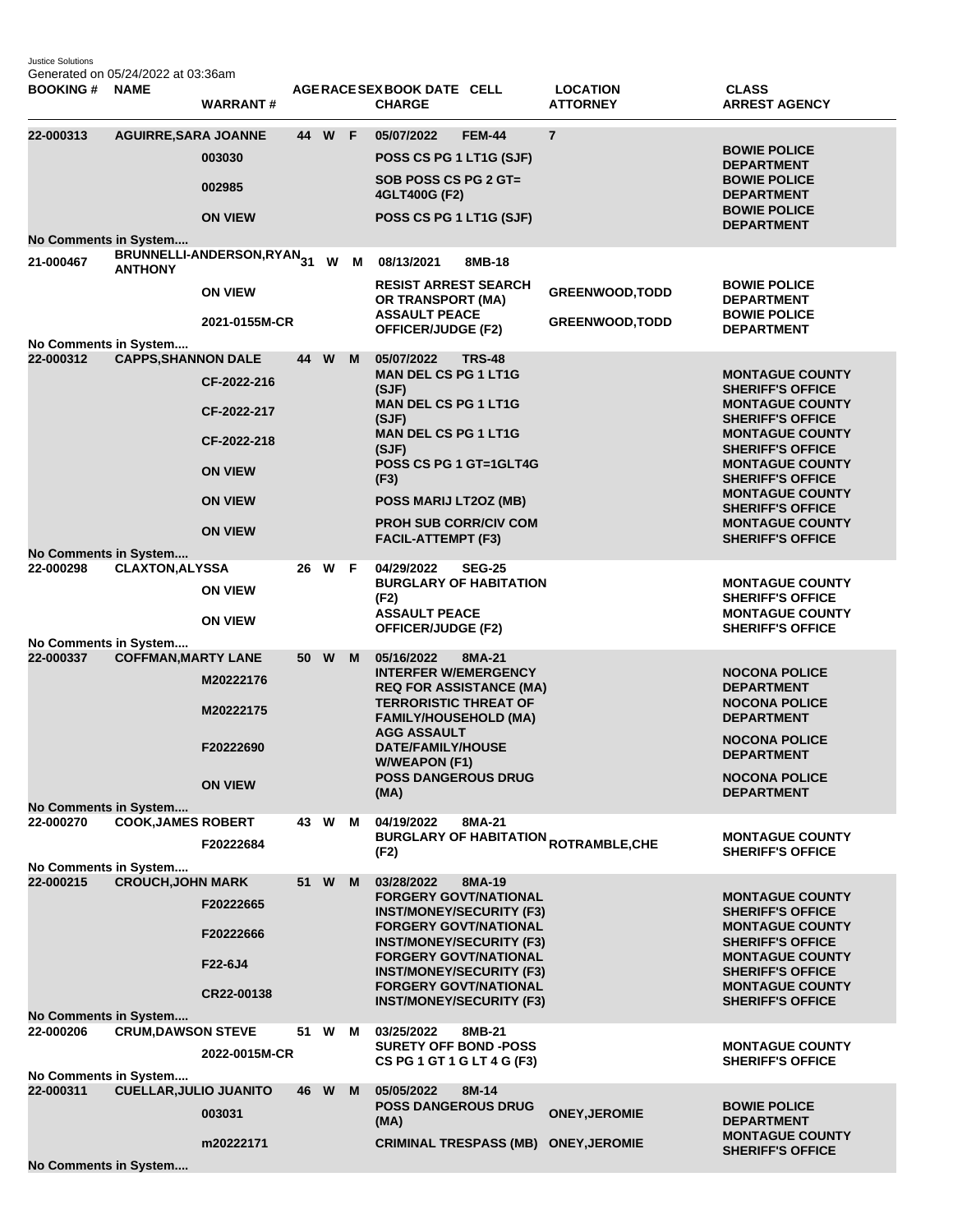| 22-000289             |                                           | CUNNINGHAM, ROBERT EARL 32 W M<br>2020-0096-CR<br>2021-0177M-CR |      |        |   | 04/26/2022<br><b>MOTION TO REVOKE</b><br>(F3)<br>CS PG 1 <1G (SJF) | 8MB-18<br><b>IMPEDE BREATH/CIRCULAT</b><br><b>MOTION TO REVOKE POSS</b> | ASSAULT FAM/HOUSE MEM RENFRO,ZACHARY           | <b>BOWIE POLICE</b><br><b>DEPARTMENT</b><br><b>BOWIE POLICE</b><br><b>DEPARTMENT</b> |
|-----------------------|-------------------------------------------|-----------------------------------------------------------------|------|--------|---|--------------------------------------------------------------------|-------------------------------------------------------------------------|------------------------------------------------|--------------------------------------------------------------------------------------|
| No Comments in System | DIFFENDERFER, JAMEY                       |                                                                 |      |        |   |                                                                    |                                                                         |                                                |                                                                                      |
| 22-000273             | <b>WADE</b>                               |                                                                 |      | 40 W M |   | 04/20/2022<br><b>MAN DEL CS PG 1</b>                               | 8MB-19                                                                  |                                                | <b>MONTAGUE COUNTY</b>                                                               |
|                       |                                           | <b>ON VIEW</b><br>CM-2022-214                                   |      |        |   | GT=4GLT200G (F1)<br><b>POSS DANGEROUS DRUG</b>                     |                                                                         | <b>ROTRAMBLE, CHE</b><br><b>ROTRAMBLE, CHE</b> | <b>SHERIFF'S OFFICE</b><br><b>MONTAGUE COUNTY</b>                                    |
|                       |                                           | CM-2022-213                                                     |      |        |   | (MA)                                                               | <b>POSS CS PG 3 LT 28G (MA)</b>                                         | <b>ROTRAMBLE, CHE</b>                          | <b>SHERIFF'S OFFICE</b><br><b>MONTAGUE COUNTY</b>                                    |
|                       |                                           | CM-2022-215                                                     |      |        |   | POSS MARIJ LT2OZ (MB)                                              |                                                                         | <b>ROTRAMBLE, CHE</b>                          | <b>SHERIFF'S OFFICE</b><br><b>MONTAGUE COUNTY</b>                                    |
|                       |                                           | <b>ON VIEW</b>                                                  |      |        |   | <b>POSS CS PG 1</b>                                                |                                                                         | <b>ROTRAMBLE, CHE</b>                          | <b>SHERIFF'S OFFICE</b><br><b>MONTAGUE COUNTY</b>                                    |
| No Comments in System |                                           |                                                                 |      |        |   | GT=4GLT200G (F2)                                                   |                                                                         |                                                | <b>SHERIFF'S OFFICE</b>                                                              |
| 22-000203             |                                           | DONOHUE, AMBER DISIREE 43 W F                                   |      |        |   | 03/23/2022<br><b>FTA-SOB-POSS CS PG 1</b>                          | FEM-44                                                                  |                                                |                                                                                      |
|                       |                                           | 2021-0115M-CR                                                   |      |        |   | LT1G (SJF)                                                         |                                                                         |                                                | <b>MONTAGUE COUNTY</b><br><b>SHERIFF'S OFFICE</b>                                    |
| No Comments in System | <b>EDWARDS, STEPHANIE</b>                 |                                                                 |      |        |   |                                                                    |                                                                         |                                                |                                                                                      |
| 22-000336             | <b>LOUISE ALEXANDER</b>                   |                                                                 |      | 49 W F |   | 05/16/2022                                                         | <b>FEM-44</b>                                                           |                                                |                                                                                      |
|                       |                                           | 2013-0003M-CR-1-2                                               |      |        |   | <b>ORDER MODIFYING</b><br><b>PROBATION AND</b>                     |                                                                         |                                                | <b>MONTAGUE COUNTY</b><br><b>SHERIFF'S OFFICE</b>                                    |
| No Comments in System |                                           |                                                                 |      |        |   | <b>SENTENCE (F2)</b>                                               |                                                                         |                                                |                                                                                      |
| 22-000285             | FRIE, WENDELL                             |                                                                 |      | 60 W M |   | 04/25/2022                                                         | 8MB-19                                                                  |                                                |                                                                                      |
|                       |                                           | 2014-0021M-CR                                                   |      |        |   | PG1 GT 4G LT 200G (F2)                                             | <b>MOTION TO REVOKE-POCS</b>                                            | RENFRO, ZACHARY                                | <b>MONTAGUE COUNTY</b><br><b>SHERIFF'S OFFICE</b>                                    |
|                       |                                           | #22-1011                                                        |      |        |   | <b>EVADING ARREST DET</b><br><b>W/PREV CONVICTION (SJF)</b>        |                                                                         |                                                | <b>MONTAGUE COUNTY</b><br><b>SHERIFF'S OFFICE</b>                                    |
| No Comments in System |                                           |                                                                 |      |        |   |                                                                    |                                                                         |                                                |                                                                                      |
| 22-000347             |                                           | HANAFIN, DALE EARNHARDT 18 W M                                  |      |        |   | 05/21/2022                                                         | 8MA-18<br><b>ASSAULT CAUSES BODILY</b>                                  |                                                |                                                                                      |
|                       |                                           | <b>ON VIEW</b>                                                  |      |        |   | <b>INJURY FAMILY MEMBER</b>                                        |                                                                         |                                                | <b>BOWIE POLICE</b><br><b>DEPARTMENT</b>                                             |
| No Comments in System |                                           |                                                                 |      |        |   | (MA)                                                               |                                                                         |                                                |                                                                                      |
| 22-000244             | <b>HAWTHORNE, JAMES</b><br><b>MATTHEW</b> |                                                                 |      | 32 W M |   | 04/07/2022                                                         | 8M-16                                                                   |                                                |                                                                                      |
|                       |                                           | <b>ON-VIEW</b>                                                  |      |        |   |                                                                    | <b>PUBLIC INTOXICATION (MC)</b>                                         |                                                | <b>NOCONA POLICE</b><br><b>DEPARTMENT</b>                                            |
|                       |                                           | <b>ON-VIEW</b>                                                  |      |        |   | <b>ESCAPE FROM CUSTODY</b>                                         |                                                                         | <b>COLE, TIM</b>                               | <b>NOCONA POLICE</b>                                                                 |
|                       |                                           |                                                                 |      |        |   | (MA)<br><b>RESIST ARREST SEARCH</b>                                |                                                                         |                                                | <b>DEPARTMENT</b><br><b>NOCONA POLICE</b>                                            |
|                       |                                           | <b>ON-VIEW</b>                                                  |      |        |   | OR TRANSPORT (MA)                                                  |                                                                         | <b>COLE, TIM</b>                               | <b>DEPARTMENT</b>                                                                    |
|                       |                                           | 2017-0169M-CR                                                   |      |        |   | <b>MTR COMM SUPERV -</b>                                           | <b>BURGLARY OF HABITATION COLE, TIM</b>                                 |                                                | <b>MONTAGUE COUNTY</b><br><b>SHERIFF'S OFFICE</b>                                    |
|                       |                                           |                                                                 |      |        |   | (F2)<br><b>ASSAULT AGAINST</b>                                     |                                                                         |                                                |                                                                                      |
|                       |                                           | M20222168                                                       |      |        |   | <b>ELDERLY OR DISABLED</b>                                         |                                                                         |                                                | <b>MONTAGUE COUNTY</b><br><b>SHERIFF'S OFFICE</b>                                    |
|                       |                                           |                                                                 |      |        |   | <b>INDIVIDUAL (MA)</b><br><b>AGG ASSAULT CAUSES</b>                |                                                                         |                                                | <b>MONTAGUE COUNTY</b>                                                               |
|                       |                                           | F20222680                                                       |      |        |   | <b>SERIOUS BODILY INJ (F2)</b><br><b>SURETY OFF BOND - DLWI</b>    |                                                                         | <b>COLE, TIM</b>                               | <b>SHERIFF'S OFFICE</b>                                                              |
|                       |                                           |                                                                 |      |        |   | <b>W/ PREV</b>                                                     |                                                                         |                                                | <b>MONTAGUE COUNTY</b>                                                               |
|                       |                                           | M20222169                                                       |      |        |   | <b>CONVICTION/SUSPENSION</b><br><b>W/O FINANCIAL</b>               |                                                                         |                                                | <b>SHERIFF'S OFFICE</b>                                                              |
|                       |                                           |                                                                 |      |        |   | <b>RESPONSIBILTY (MB)</b>                                          |                                                                         |                                                |                                                                                      |
|                       |                                           | 2017-0171M-CR                                                   |      |        |   | <b>MTR - BURGLARY OF</b><br><b>HABITATION (F2)</b>                 |                                                                         |                                                | <b>MONTAGUE COUNTY</b><br><b>SHERIFF'S OFFICE</b>                                    |
| No Comments in System | <b>HERNANDEZ, OSCAR</b>                   |                                                                 |      |        |   |                                                                    |                                                                         |                                                |                                                                                      |
| 21-000295             | <b>ALFREDO</b>                            |                                                                 | 26 H |        | M | 05/21/2021                                                         | $1M-47$                                                                 |                                                |                                                                                      |
|                       |                                           | F2021568                                                        |      |        |   | <b>DISASTER AREA (F1)</b>                                          | <b>SOB - SEXUAL ASSAULT IN</b>                                          | <b>ODOM,LANHON</b>                             | <b>TEXAS DEPARTMENT OF</b><br><b>PUBLIC SAF</b>                                      |
|                       |                                           | PRL2105000127                                                   |      |        |   | <b>ICE HOLD ()</b>                                                 |                                                                         | <b>ODOM, LANHON</b>                            | <b>TEXAS DEPARTMENT OF</b><br><b>PUBLIC SAF</b>                                      |
| No Comments in System |                                           |                                                                 |      |        |   |                                                                    |                                                                         |                                                |                                                                                      |
| 22-000338             | <b>HILL, JOHN CHRISTOPHER</b>             | <b>ON-VIEW</b>                                                  |      | 37 W   | M | 05/17/2022                                                         | 8MA-18                                                                  |                                                |                                                                                      |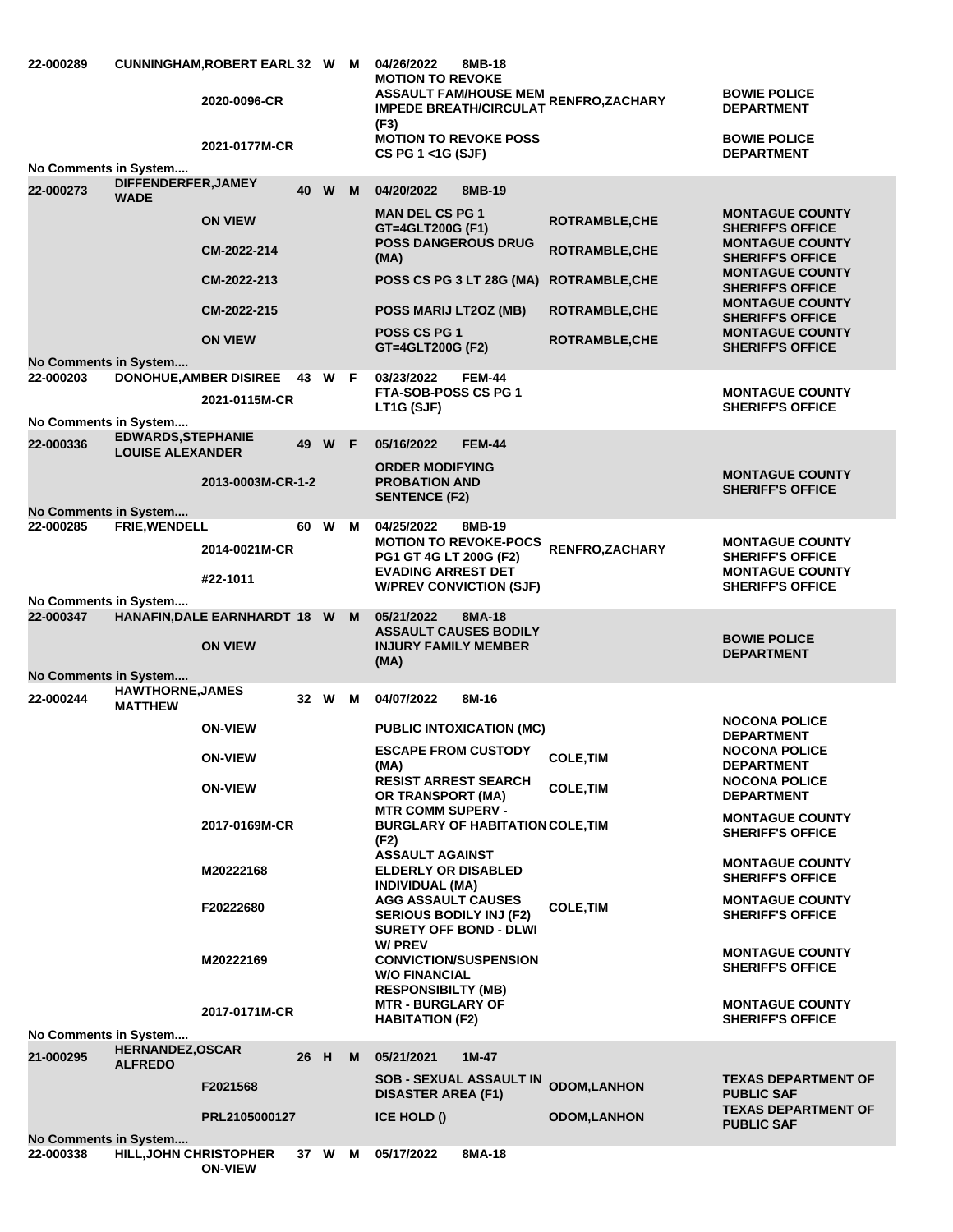|                                    |                                           |                              |  |        |  | <b>IMPERSONATE PUBLIC</b><br><b>SERVANT (F3)</b>                                                                | <b>BOWIE POLICE</b><br><b>DEPARTMENT</b>                                     |
|------------------------------------|-------------------------------------------|------------------------------|--|--------|--|-----------------------------------------------------------------------------------------------------------------|------------------------------------------------------------------------------|
| No Comments in System              |                                           |                              |  |        |  |                                                                                                                 |                                                                              |
| 22-000145                          | <b>HILLIARD, DAVID BURNS</b>              | 2021-0122M-CR                |  | 60 W M |  | 02/28/2022<br>8MA-19<br><b>FAILURE TO APPEAR-BURG</b><br>OF HAB (SJF)                                           | <b>MONTAGUE COUNTY</b><br><b>SHERIFF'S OFFICE</b>                            |
|                                    |                                           | 17943-01                     |  |        |  | <b>PUBLIC INTOX (MC)</b>                                                                                        | <b>MONTAGUE COUNTY</b><br><b>SHERIFF'S OFFICE</b>                            |
| <b>No Comments in System</b>       |                                           |                              |  |        |  |                                                                                                                 |                                                                              |
| 22-000279                          | <b>HOGUE, MASON EDWIN</b>                 |                              |  | 29 W M |  | 04/21/2022<br>8MB-19<br><b>FAIL TO IDENTIFY GIVING</b>                                                          | <b>BOWIE POLICE</b>                                                          |
|                                    |                                           | <b>ON-VIEW</b>               |  |        |  | <b>FALSE/FICTITIOUS INFO</b><br>YANDELL,TRAVIS<br>(MB)<br><b>UNAUTH USE OF VEHICLE</b>                          | <b>DEPARTMENT</b><br><b>BOWIE POLICE</b>                                     |
|                                    |                                           | <b>ON-VIEW</b>               |  |        |  | YANDELL, TRAVIS<br>(SJF)<br><b>POSSESSION OF DRUG</b>                                                           | <b>DEPARTMENT</b>                                                            |
|                                    |                                           | <b>ON-VIEW</b>               |  |        |  | <b>PARAPHERNALIA - CLASS C</b><br>(MC)                                                                          | <b>BOWIE POLICE</b><br><b>DEPARTMENT</b>                                     |
|                                    |                                           | 01-164411                    |  |        |  | THEFT PROP<br>YANDELL,TRAVIS<br>GT=\$2,500LT\$30K (SJF)                                                         | <b>BOWIE POLICE</b><br><b>DEPARTMENT</b>                                     |
|                                    |                                           | 01-164567                    |  |        |  | <b>CREDIT CARD OR DEBIT</b><br>YANDELL,TRAVIS<br><b>CARD ABUSE (SJF)</b><br><b>BURGLARY OF VEHICLE</b>          | <b>BOWIE POLICE</b><br><b>DEPARTMENT</b><br><b>BOWIE POLICE</b>              |
|                                    |                                           | 01-164719                    |  |        |  | (MA)                                                                                                            | <b>DEPARTMENT</b><br><b>BOWIE POLICE</b>                                     |
|                                    |                                           | 003025<br>01-164824          |  |        |  | POSS CS PG 1 LT1G (SJF)<br>YANDELL, TRAVIS<br><b>THEFT PROP</b>                                                 | <b>DEPARTMENT</b><br><b>BOWIE POLICE</b>                                     |
|                                    |                                           | 01-164876                    |  |        |  | GT=\$2,500LT\$30K (SJF)<br><b>UNAUTH USE OF VEHICLE</b><br>YANDELL, TRAVIS                                      | <b>DEPARTMENT</b><br><b>BOWIE POLICE</b>                                     |
|                                    |                                           | W-2022-00049                 |  |        |  | (SJF)<br><b>THEFT PROP</b><br>GT=\$30KLT\$150K (F3)                                                             | <b>DEPARTMENT</b><br><b>BOWIE POLICE</b><br><b>DEPARTMENT</b>                |
| No Comments in System              |                                           |                              |  |        |  |                                                                                                                 |                                                                              |
| 22-000258                          | <b>HUNEKE, JIMMY LEE</b>                  | CF-2022-189                  |  | 25 W M |  | 04/14/2022<br>$8M-14$<br><b>POSS OR PROMOTION OF</b>                                                            | <b>MONTAGUE COUNTY</b>                                                       |
|                                    |                                           | CF-2022-190                  |  |        |  | <b>CHILD PORNOGRAPHY (F3)</b><br><b>POSS OR PROMOTION OF</b><br><b>CHILD PORNOGRAPHY (F2)</b>                   | <b>SHERIFF'S OFFICE</b><br><b>MONTAGUE COUNTY</b><br><b>SHERIFF'S OFFICE</b> |
|                                    |                                           | CF-2022-191                  |  |        |  | <b>POSS OR PROMOTION OF</b><br><b>CHILD PORNOGRAPHY (F3)</b>                                                    | <b>MONTAGUE COUNTY</b><br><b>SHERIFF'S OFFICE</b>                            |
|                                    |                                           | CF-2022-192                  |  |        |  | <b>POSS OR PROMOTION OF</b><br><b>CHILD PORNOGRAPHY (F2)</b>                                                    | <b>MONTAGUE COUNTY</b><br><b>SHERIFF'S OFFICE</b>                            |
|                                    |                                           | CF-2022-193                  |  |        |  | <b>POSS OR PROMOTION OF</b><br><b>CHILD PORNOGRAPHY (F3)</b><br><b>POSS OR PROMOTION OF</b>                     | <b>MONTAGUE COUNTY</b><br><b>SHERIFF'S OFFICE</b><br><b>MONTAGUE COUNTY</b>  |
| No Comments in System              |                                           | CF-2022-194                  |  |        |  | <b>CHILD PORNOGRAPHY (F3)</b>                                                                                   | <b>SHERIFF'S OFFICE</b>                                                      |
| 22-000349                          | <b>JOHNSTON, SHANNON</b><br><b>CURTIS</b> |                              |  | 41 W M |  | 05/23/2022<br><b>HLD-39</b>                                                                                     |                                                                              |
| No Comments in System              |                                           | 2022-0032M-CR                |  |        |  | <b>S.O.B. / EVADING ARREST</b><br>DET W/VEH (F3)                                                                | <b>MONTAGUE COUNTY</b><br><b>SHERIFF'S OFFICE</b>                            |
| 22-000330                          | <b>KENT, WILLIAM EARL JR</b>              |                              |  | 57 W M |  | 05/13/2022<br>8MB-18<br><b>INJURY</b>                                                                           | <b>MONTAGUE COUNTY</b>                                                       |
| <b>No Comments in System</b>       |                                           | <b>ON VIEW</b>               |  |        |  | <b>CHILD/ELDERLY/DISABLE</b><br><b>W/INT BODILY INJ (F3)</b>                                                    | <b>SHERIFF'S OFFICE</b>                                                      |
|                                    | KIMBRELL, ZACHARY                         |                              |  |        |  |                                                                                                                 |                                                                              |
| 22-000303                          | <b>TAYLUR</b>                             |                              |  | 26 W M |  | 05/03/2022<br>8MB-18<br><b>MOTION TO REVOKE</b>                                                                 |                                                                              |
|                                    |                                           | 2017-0055M-CR                |  |        |  | <b>COMMUNITY SUPERVISION</b><br>POWERS, BRIAN<br><b>BURGLARY OF HABITION</b><br>(F2)<br><b>MOTION TO REVOKE</b> | <b>CLAY COUNTY</b>                                                           |
|                                    |                                           | 2018-0080M-CR                |  |        |  | <b>COMMUNITY SUPERVISION</b><br>POWERS, BRIAN<br>POSS MARIJ GT2 OZLT=40Z<br>DRUG FREE ZONE (SJF)                | <b>CLAY COUNTY</b>                                                           |
|                                    |                                           | CJ-2022-240-D                |  |        |  | <b>CRIMINAL MISCHIEF</b><br>GT=\$100LT\$750 (MB)                                                                | <b>MONTAGUE COUNTY</b><br><b>SHERIFF'S OFFICE</b>                            |
| No Comments in System<br>22-000212 |                                           | KNOWLES, THOMAS MYRON 34 W M |  |        |  | 03/26/2022<br>8MB-21                                                                                            |                                                                              |
|                                    |                                           | <b>ON VIEW</b>               |  |        |  | <b>MAN DEL CS PG 1</b><br><b>RENFRO, ZACHARY</b><br>GT=1GLT4G (F2)<br><b>RESIST ARREST SEARCH</b>               | <b>MONTAGUE COUNTY</b><br><b>SHERIFF'S OFFICE</b><br><b>MONTAGUE COUNTY</b>  |
|                                    |                                           | <b>ON VIEW</b>               |  |        |  | <b>RENFRO,ZACHARY</b><br><b>OR TRANSPORT (MA)</b>                                                               | <b>SHERIFF'S OFFICE</b>                                                      |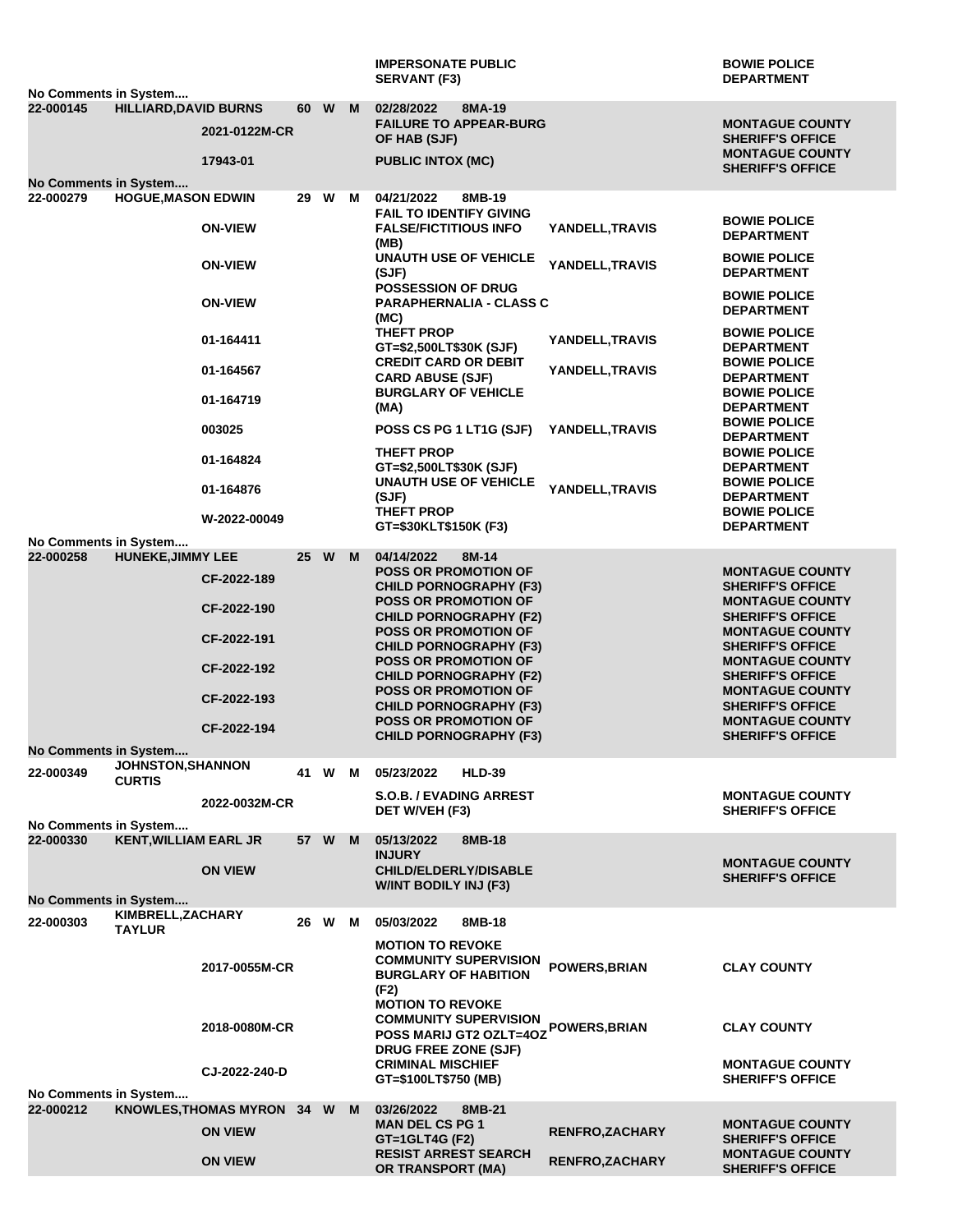|                                    |                                           | 1707344D                                        |      |        |   | <b>POSS CS PG 1/1-B LT 1G</b><br>(SJF)                                                                                  |                        | <b>MONTAGUE COUNTY</b><br><b>SHERIFF'S OFFICE</b> |
|------------------------------------|-------------------------------------------|-------------------------------------------------|------|--------|---|-------------------------------------------------------------------------------------------------------------------------|------------------------|---------------------------------------------------|
|                                    |                                           | F20222675                                       |      |        |   | FAIL TO COMPLY SEX OFF<br>DUTY TO REG LIFE/90 DAY RENFRO, ZACHARY,                                                      |                        | <b>MONTAGUE COUNTY</b><br><b>SHERIFF'S OFFICE</b> |
| No Comments in System              |                                           |                                                 |      |        |   | (F2)                                                                                                                    |                        |                                                   |
| 22-000299                          | <b>LEE, CLINTON GLEN</b>                  |                                                 |      | 41 W M |   | 04/29/2022<br>8MB-21                                                                                                    |                        |                                                   |
|                                    |                                           | 2021-0186M-CR                                   |      |        |   | <b>MTP-POSS CS PG 1 LT1G</b><br>(SJF)                                                                                   | <b>COLE.TIM</b>        | <b>MONTAGUE COUNTY</b><br><b>SHERIFF'S OFFICE</b> |
|                                    |                                           | 21-066                                          |      |        |   | DRIVING W/LIC INV - ODBF<br>(MB)<br><b>SOB /ASSAULY CAUSES</b>                                                          |                        | <b>MONTAGUE COUNTY</b><br><b>SHERIFF'S OFFICE</b> |
|                                    |                                           | M20222178                                       |      |        |   | <b>BODILY INJ/ FAM MMEMBER</b><br>(MA)                                                                                  |                        | <b>MONTAGUE COUNTY</b><br><b>SHERIFF'S OFFICE</b> |
| No Comments in System<br>22-000354 |                                           | LEMONS, DANIEL DEWAYNE 36 W M                   |      |        |   | 05/23/2022<br><b>DT-38</b>                                                                                              |                        |                                                   |
|                                    |                                           | <b>ON VIEW</b>                                  |      |        |   | <b>POSS CS PG 1</b><br>GT=200GLT400G (F1)                                                                               |                        | <b>MONTAGUE COUNTY</b><br><b>SHERIFF'S OFFICE</b> |
| No Comments in System              |                                           |                                                 |      |        |   |                                                                                                                         |                        |                                                   |
| 22-000254                          | <b>LIRA, MIGUEL ANGEL</b>                 |                                                 | 38 H |        | M | 04/14/2022<br><b>TRS-48</b><br><b>MTR COMMUNITY</b>                                                                     |                        | <b>MONTAGUE COUNTY</b>                            |
|                                    |                                           | 2021-0013M-CR                                   |      |        |   | SUPERVISION-POSS CS PG YANDELL, TRAVIS<br>1 LT1G (SJF)<br><b>POSSESSION OF DRUG</b>                                     |                        | <b>SHERIFF'S OFFICE</b>                           |
|                                    |                                           | 13282-01                                        |      |        |   | PARAPHERNALIA - CLASS C<br>(MC)                                                                                         |                        | <b>MONTAGUE COUNTY</b><br><b>SHERIFF'S OFFICE</b> |
|                                    |                                           | CM-2021-205                                     |      |        |   | S.O.B. / THEFT PROP<br>GT=\$750LT\$2,500 (MA)                                                                           |                        | <b>MONTAGUE COUNTY</b><br><b>SHERIFF'S OFFICE</b> |
| No Comments in System<br>22-000291 | <b>LOWERY, MELISSA LYNN</b>               |                                                 |      | 41 W F |   | 04/27/2022<br><b>FEM-43</b>                                                                                             |                        |                                                   |
|                                    |                                           | 0500067095                                      |      |        |   | <b>CAPIAS - UNAUTHORIZED</b><br><b>BURNING (MC)</b>                                                                     |                        | <b>BOWIE POLICE</b><br><b>DEPARTMENT</b>          |
|                                    |                                           | 0500066851                                      |      |        |   | <b>CAPIAS - UNAUTHORIZED</b><br><b>BURNING (MC)</b>                                                                     |                        | <b>BOWIE POLICE</b><br><b>DEPARTMENT</b>          |
|                                    |                                           | 0500067332                                      |      |        |   | <b>UNAUTHORIZED BURNING</b><br>(MC)                                                                                     |                        | <b>BOWIE POLICE</b><br><b>DEPARTMENT</b>          |
|                                    |                                           | 003021                                          |      |        |   | ARSON (F2)                                                                                                              | <b>JORDAN, COLLIN</b>  | <b>BOWIE POLICE</b><br><b>DEPARTMENT</b>          |
| No Comments in System              |                                           |                                                 |      |        |   |                                                                                                                         |                        |                                                   |
| 22-000352                          |                                           | MCMAHON, JEFFREY WAYNE 47 W M<br><b>ON VIEW</b> |      |        |   | <b>DT-38</b><br>05/23/2022<br><b>MAN DEL CS PG 1</b>                                                                    |                        | <b>MONTAGUE COUNTY</b>                            |
|                                    |                                           | <b>ON VIEW</b>                                  |      |        |   | GT=1GLT4G (F2)<br><b>POSS CS PG 1</b>                                                                                   |                        | <b>SHERIFF'S OFFICE</b><br><b>MONTAGUE COUNTY</b> |
|                                    |                                           | 05-23-2022-05038606                             |      |        |   | GT=4GLT200G (F2)<br><b>PAROLE VIOLATION-BLUE</b>                                                                        |                        | <b>SHERIFF'S OFFICE</b><br><b>MONTAGUE COUNTY</b> |
| No Comments in System              |                                           |                                                 |      |        |   | <b>WARRANT()</b>                                                                                                        |                        | <b>SHERIFF'S OFFICE</b>                           |
| 22-000351                          | <b>MORGAN, THOMAS</b><br><b>JEFFERSON</b> |                                                 |      | 22 W   | M | 05/23/2022<br><b>SEG-24</b>                                                                                             |                        |                                                   |
|                                    |                                           | 003035                                          |      |        |   | <b>INJURY</b><br><b>CHILD/ELDERLY/DISABLE</b>                                                                           |                        | <b>MONTAGUE COUNTY</b>                            |
|                                    |                                           |                                                 |      |        |   | <b>W/INT SBI/MENTAL (F1)</b>                                                                                            |                        | <b>SHERIFF'S OFFICE</b>                           |
| <b>No Comments in System</b>       |                                           |                                                 |      |        |   |                                                                                                                         |                        |                                                   |
| 22-000022                          | <b>NEISS, JERRY ALAN</b>                  | F20212625                                       |      | 35 W M |   | 01/12/2022<br>1M-46<br><b>FAIL TO COMPLY SEX OFF</b><br>DUTY TO REG LIFE/ANNUAL JORDAN, COLLIN                          |                        | <b>MONTAGUE COUNTY</b>                            |
|                                    |                                           |                                                 |      |        |   | (F3)                                                                                                                    |                        | <b>SHERIFF'S OFFICE</b>                           |
| No Comments in System              |                                           |                                                 |      |        |   |                                                                                                                         |                        |                                                   |
| 22-000216                          | <b>NEWSOME, SONIA DANN</b>                | F20222667                                       | 46 - | W F    |   | 03/28/2022<br><b>FEM-43</b><br><b>FORGERY GOVT/NATIONAL</b>                                                             | <b>MARSH,LEE ANN</b>   | <b>MONTAGUE COUNTY</b>                            |
|                                    |                                           | F20222668                                       |      |        |   | <b>INST/MONEY/SECURITY (F3)</b><br><b>FORGERY GOVT/NATIONAL</b>                                                         | Marsh, Lee Ann         | <b>SHERIFF'S OFFICE</b><br><b>MONTAGUE COUNTY</b> |
|                                    |                                           |                                                 |      |        |   | <b>INST/MONEY/SECURITY (F3)</b>                                                                                         |                        | <b>SHERIFF'S OFFICE</b>                           |
| No Comments in System<br>22-000243 |                                           | OWENS, ANGELA MICHELLE 37 W F                   |      |        |   | 04/06/2022<br><b>FEM-44</b><br><b>FAILURE TO APPEAR</b>                                                                 |                        |                                                   |
|                                    |                                           | 2021-0040M-CR                                   |      |        |   | <b>DECLARING BOND</b><br><b>INSUFFICIENT UNAUTH USE ROTRAMBLE, CHE</b><br>OF VEHICLE (SJF)<br><b>FAILURE TO</b>         |                        | <b>MONTAGUE COUNTY</b><br><b>SHERIFF'S OFFICE</b> |
|                                    |                                           | 2021-0067M-CR                                   |      |        |   | <b>APPEAR-DECLARING BOND</b><br><b>INSUFFICIENT- POSS CS PG ROTRAMBLE,CHE</b><br><b>1 LT 1 G DRUG FREE ZONE</b><br>(F3) |                        | <b>MONTAGUE COUNTY</b><br><b>SHERIFF'S OFFICE</b> |
|                                    |                                           | 2021FW003085                                    |      |        |   |                                                                                                                         | <b>CUMMINGS, ERICK</b> |                                                   |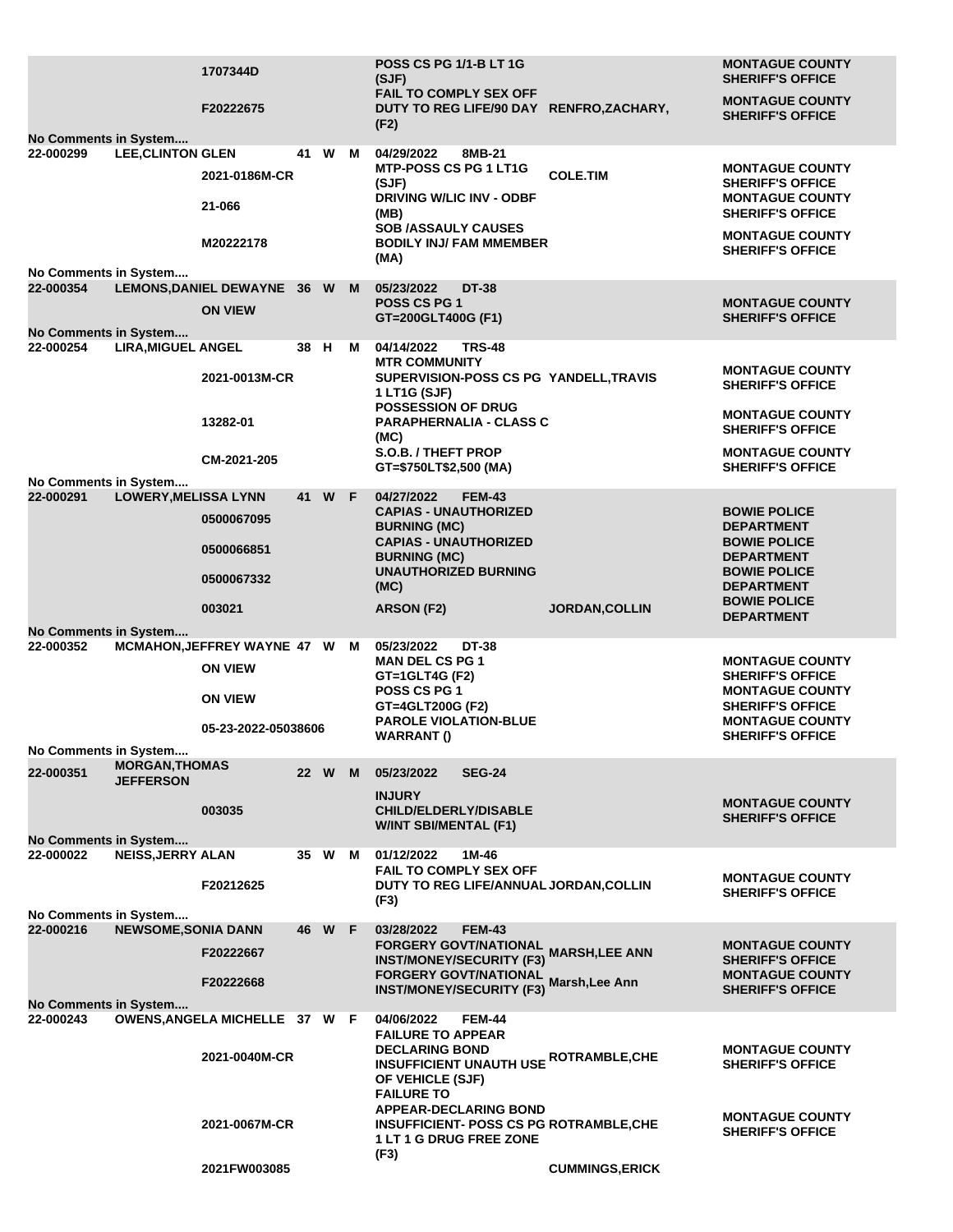|                                           |                              |                              |      |        |          | <b>POSS CS PG 1 GT=1GLT4G</b><br>(F3)                                               |                                           | <b>MONTAGUE COUNTY</b><br><b>SHERIFF'S OFFICE</b>                            |
|-------------------------------------------|------------------------------|------------------------------|------|--------|----------|-------------------------------------------------------------------------------------|-------------------------------------------|------------------------------------------------------------------------------|
| No Comments in System                     |                              |                              |      |        |          |                                                                                     |                                           |                                                                              |
| 21-000266                                 | <b>SANDERS, LANE JOSEPH</b>  | 2020-0133M-CR                |      | 25 W   | M        | 05/07/2021<br>8M-14<br>MTP - POSS CS PG 1<br>GT=4GLT200G (F2)                       | <b>WILLIAMS, ROGER</b>                    | <b>BOWIE POLICE</b><br><b>DEPARTMENT</b>                                     |
|                                           |                              | 2020-0134M-CR                |      |        |          | <b>MTP - EVADING ARREST</b><br><b>DETENTION W/VEH OR</b><br><b>WATERCRAFT (SJF)</b> | Williams, Roger                           | <b>BOWIE POLICE</b><br><b>DEPARTMENT</b>                                     |
| No Comments in System                     |                              | <b>ON VIEW</b>               |      |        |          | <b>RESIST ARREST SEARCH</b><br><b>OR TRANSPORT (MA)</b>                             | Williams, Roger                           | <b>BOWIE POLICE</b><br><b>DEPARTMENT</b>                                     |
| 22-000257                                 |                              | SNIDER, KENNETH CHARLES 44 W |      |        | M        | 04/14/2022<br>8MA-19                                                                |                                           |                                                                              |
|                                           |                              | 2018-0219M-CR<br>003020      |      |        |          | <b>MTR - POSS CS PG 1 LT1G</b><br>(SJF)<br><b>SOB-POSS MARIJ LT2OZ</b>              | RENFRO, ZACHARY<br><b>RENFRO, ZACHARY</b> | <b>MONTAGUE COUNTY</b><br><b>SHERIFF'S OFFICE</b><br><b>MONTAGUE COUNTY</b>  |
|                                           |                              | <b>ON VIEW</b>               |      |        |          | (MB)<br>POSS CS PG 1 LT1G DRUG<br>FREE ZONE (F3)                                    | <b>RENFRO, ZACHARY</b>                    | <b>SHERIFF'S OFFICE</b><br><b>MONTAGUE COUNTY</b><br><b>SHERIFF'S OFFICE</b> |
|                                           |                              | <b>ON VIEW</b>               |      |        |          | DRIVING W/LIC INV W/PREV<br><b>CONV/SUSP/W/O FIN RES</b>                            |                                           | <b>MONTAGUE COUNTY</b><br><b>SHERIFF'S OFFICE</b>                            |
|                                           |                              |                              |      |        |          | (MB)                                                                                |                                           |                                                                              |
| No Comments in System<br>22-000026        |                              | STEWART, SILVER SHADOW 25 W  |      |        | <b>M</b> | 01/14/2022<br><b>TRS-48</b>                                                         |                                           |                                                                              |
|                                           |                              | <b>ON VIEW</b>               |      |        |          | <b>MAN DEL CS PG 2 OR 2-A</b><br>GT=4GLT400G (F1)                                   | JORDAN, COLLIN                            | <b>MONTAGUE COUNTY</b><br><b>SHERIFF'S OFFICE</b>                            |
|                                           |                              | <b>ON VIEW</b>               |      |        |          | <b>POSS MARIJ</b><br>GT4OZLT=5LBS (SJF)<br><b>THEFT PROP</b>                        | <b>JORDAN,COLLIN</b>                      | <b>MONTAGUE COUNTY</b><br><b>SHERIFF'S OFFICE</b><br><b>MONTAGUE COUNTY</b>  |
|                                           |                              | <b>ON VIEW</b>               |      |        |          | GT=\$2,500LT\$30K (SJF)                                                             | <b>JORDAN, COLIN</b>                      | <b>SHERIFF'S OFFICE</b>                                                      |
|                                           |                              | <b>ON VIEW</b>               |      |        |          | <b>MAN DEL CS PG 1</b><br>GT=1GLT4G (F2)<br><b>IMPERSONATE PUBLIC</b>               | <b>JORDAN, COLLIN</b>                     | <b>MONTAGUE COUNTY</b><br><b>SHERIFF'S OFFICE</b><br><b>MONTAGUE COUNTY</b>  |
|                                           |                              | <b>ON VIEW</b>               |      |        |          | <b>SERVANT (F3)</b><br><b>MOTION TO PROCEED W/</b>                                  | <b>JORDAN, COLLIN</b>                     | <b>SHERIFF'S OFFICE</b><br><b>MONTAGUE COUNTY</b>                            |
|                                           |                              | 2021-0001M-CR                |      |        |          | <b>ADJ GUILT-POSS CS</b><br><b>PG1&lt;1G (SJF)</b><br><b>BURGLARY OF VEHICLE</b>    |                                           | <b>SHERIFF'S OFFICE</b><br><b>MONTAGUE COUNTY</b>                            |
|                                           |                              | M20222151                    |      |        |          | (MA)                                                                                | <b>JORDAN, COLLIN</b>                     | <b>SHERIFF'S OFFICE</b>                                                      |
| <b>No Comments in System</b><br>22-000353 | <b>THOMASON, MARY IONA</b>   |                              |      | 17 W F |          | 05/23/2022<br><b>SEG-26</b>                                                         |                                           |                                                                              |
|                                           |                              | <b>ON VIEW</b>               |      |        |          | <b>MAN DEL CS PG 1</b><br>GT=1GLT4G (F2)                                            |                                           | <b>MONTAGUE COUNTY</b><br><b>SHERIFF'S OFFICE</b>                            |
|                                           |                              | <b>ON VIEW</b>               |      |        |          | <b>POSS CS PG 1</b><br>GT=4GLT200G (F2)                                             |                                           | <b>MONTAGUE COUNTY</b><br><b>SHERIFF'S OFFICE</b>                            |
| No Comments in System                     | <b>TOWERY, CHRISTOPHER</b>   |                              |      |        |          |                                                                                     |                                           |                                                                              |
| 22-000334                                 | <b>JAMES</b>                 | <b>ON VEIW</b>               |      |        |          | 45 W M 05/15/2022<br><b>SEG-23</b><br><b>UNAUTH USE OF VEHICLE</b>                  |                                           | <b>NOCONA POLICE</b>                                                         |
| <b>No Comments in System</b>              |                              |                              |      |        |          | (SJF)                                                                               |                                           | <b>DEPARTMENT</b>                                                            |
| 22-000350                                 | <b>WALDEN, LOUIS, ROBERT</b> | 2018-0072M-CR                | 43   | W      | M        | 05/23/2022<br>8MA-21<br><b>M.T.R. / EVADING ARREST</b>                              |                                           | <b>MONTAGUE COUNTY</b>                                                       |
|                                           |                              |                              |      |        |          | DET W/VEH (F3)                                                                      |                                           | <b>SHERIFF'S OFFICE</b>                                                      |
| No Comments in System                     | <b>WHITFIELD, WELDON</b>     |                              |      |        |          |                                                                                     |                                           |                                                                              |
| 22-000318                                 | <b>WILLIAM</b>               | 0500066023                   | 41 W |        | M        | 05/09/2022<br>8MA-19<br><b>FAILURE TO APPEAR (MC)</b>                               |                                           | <b>MONTAGUE COUNTY</b>                                                       |
|                                           |                              |                              |      |        |          | <b>POSSESSION OF DRUG</b>                                                           |                                           | <b>SHERIFF'S OFFICE</b><br><b>MONTAGUE COUNTY</b>                            |
|                                           |                              | 0500065915                   |      |        |          | <b>PARAPHERNALIA - CLASS C</b><br>(MC)<br>POSS CS PG 1                              |                                           | <b>SHERIFF'S OFFICE</b>                                                      |
|                                           |                              | <b>ON-VIEW</b>               |      |        |          | <b>GT=4GLT200G DFZ (F2)</b><br><b>TAMPER/FABRICATE PHYS</b>                         | <b>BARBER, WELDON</b>                     | <b>MONTAGUE COUNTY</b><br><b>SHERIFF'S OFFICE</b>                            |
|                                           |                              | <b>ON-VIEW</b>               |      |        |          | EVID W/INTENT TO IMPAIR<br>(F3)                                                     | <b>BARBER, BRUCE</b>                      | <b>MONTAGUE COUNTY</b><br><b>SHERIFF'S OFFICE</b>                            |
| <b>No Comments in System</b><br>22-000319 | <b>WILLETT, SCOTTY LEE</b>   |                              | 29 W |        | M        | 05/10/2022<br>8M-16                                                                 |                                           |                                                                              |
|                                           |                              | <b>ON VIEW</b>               |      |        |          | <b>AGG ASSAULT</b><br>DATE/FAMILY/HOUSE<br><b>W/WEAPON (F1)</b>                     |                                           | <b>MONTAGUE COUNTY</b><br><b>SHERIFF'S OFFICE</b>                            |
| No Comments in System<br>22-000218        | <b>WOOD, JOHNNIE DEMPSEY</b> |                              | 51 W |        | M        | 03/29/2022<br>8M-16                                                                 |                                           |                                                                              |
|                                           |                              | 2019-0205M-CR                |      |        |          |                                                                                     |                                           |                                                                              |